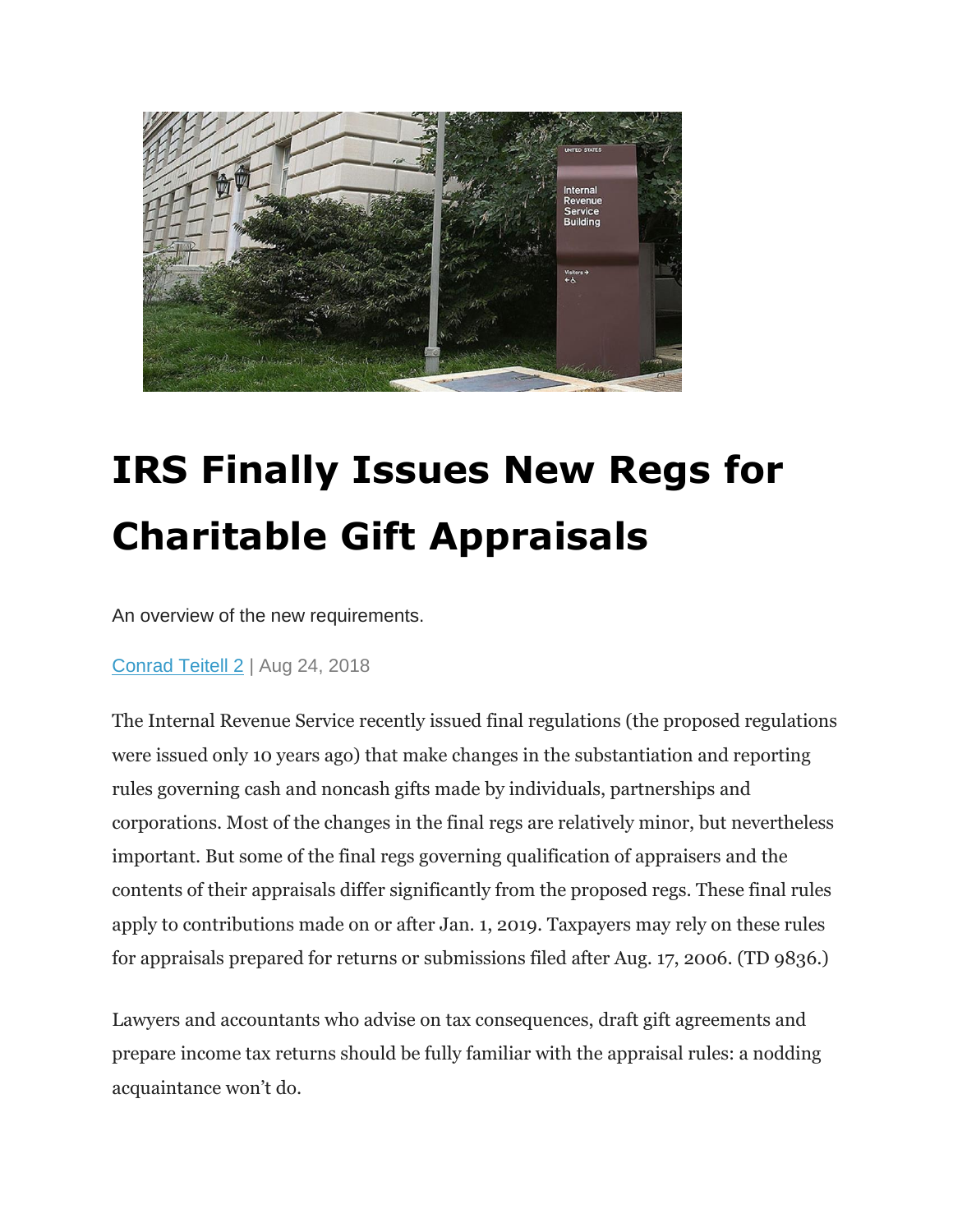Why are the rules you're about to read so detailed and complicated? They result from numerous overvaluations of claimed charitable deductions. Here's a summary of the final regs provisions regarding appraisals.

## **Definitions**

**Qualified appraisal.** An appraisal document prepared by a qualified appraiser in accordance with generally accepted appraisal standards.

**Qualified appraiser.** An individual with verifiable education and experience in valuing the type of property for which the appraisal is performed.

**Education and experience.** An individual is treated as having education and experience in valuing the type of property if, as of the date the individual signs the appraisal, the individual has:

- successfully completed (e.g., received a passing grade on a final examination) coursework from a professional or college level, in valuing the type of property and has 2 or more years of experience in valuing the type of property; or
- earned a recognized appraiser designation for the type of property.

The individual must obtain coursework from an educational organization, generally recognized professional trade or appraiser organization or employer educational program. The coursework must be obtained from: a professional or college-level educational organization described in Internal Revenue Code Section 170(b)(1)(A)(ii); a generally recognized professional trade or appraiser organization that regularly offers educational programs in valuing the type of property; or an employer as part of an employee apprenticeship or educational program.

**Recognized appraiser designation.** A designation awarded by a generally recognized professional appraiser organization on the basis of demonstrated competency.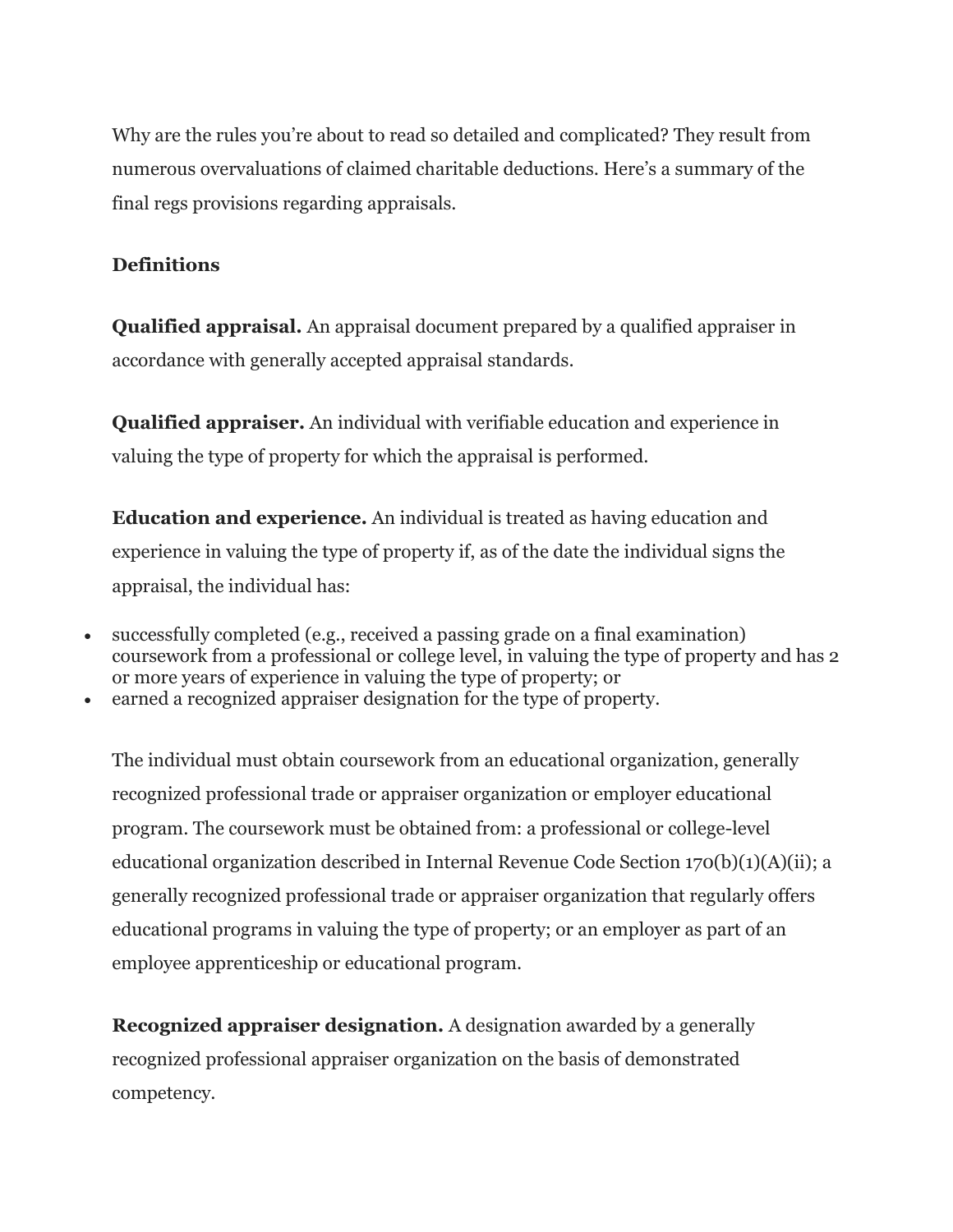## **Individuals who aren't qualified appraisers.**

- An individual who receives a prohibited fee for the appraisal of the property.
- The donor of the property.
- A party to the transaction in which the donor acquired the property (e.g., the individual who sold, exchanged or gave the property to the donor, or any individual who acted as an agent for the transferor or for the donor for the sale, exchange, or gift), unless the property is contributed within two months of the date of acquisition and its appraised value doesn't exceed its acquisition price.
- The donee of the property.
- Any individual who's either:

Related, within the meaning of IRC Section 267(b), or an employee of, an individual described in Treasury Regulations Section 170A-17(b)(5)(ii), (iii), or (iv); or

Married to an individual described in Treas. Regs. Section  $170A-17(b)(5)(v)(A)$ ; or

An independent contractor who is regularly used as an appraiser by any of the individuals described in Treas. Regs. Section 170A-17(b)(5)(ii), (iii) or (iv) and who doesn't perform a majority of his appraisals for others during the taxable year; or

An individual who is prohibited from practicing before the IRS under 31 U.S.C. Section 330(c) at any time during the 3-year period ending on the date the appraisal is signed by the individual.

## **Generally accepted appraisal standards.** The substance and principles of the

Uniform Standards of Professional Appraisal Practice, as developed by the Appraisal

Standards Board of the Appraisal Foundation.

**Contents of the qualified appraisal.** The qualified appraisal must include this

information about the contributed property:

- A description in sufficient detail under the circumstances, taking into account the value of the property, for a person who's not generally familiar with the type of property to ascertain that the appraised property is the contributed property.
- For real property or tangible personal property, the condition of the property.
- The valuation effective date.
- The fair market value, within the meaning of Treas. Regs. Section 1.170A-1(c)(2), of the contributed property on the valuation effective date.
- The terms of any agreement or understanding by or on behalf of the donor and donee that relates to the use, sale or other disposition of the contributed property, including the terms of any agreement or understanding that: restricts temporarily or permanently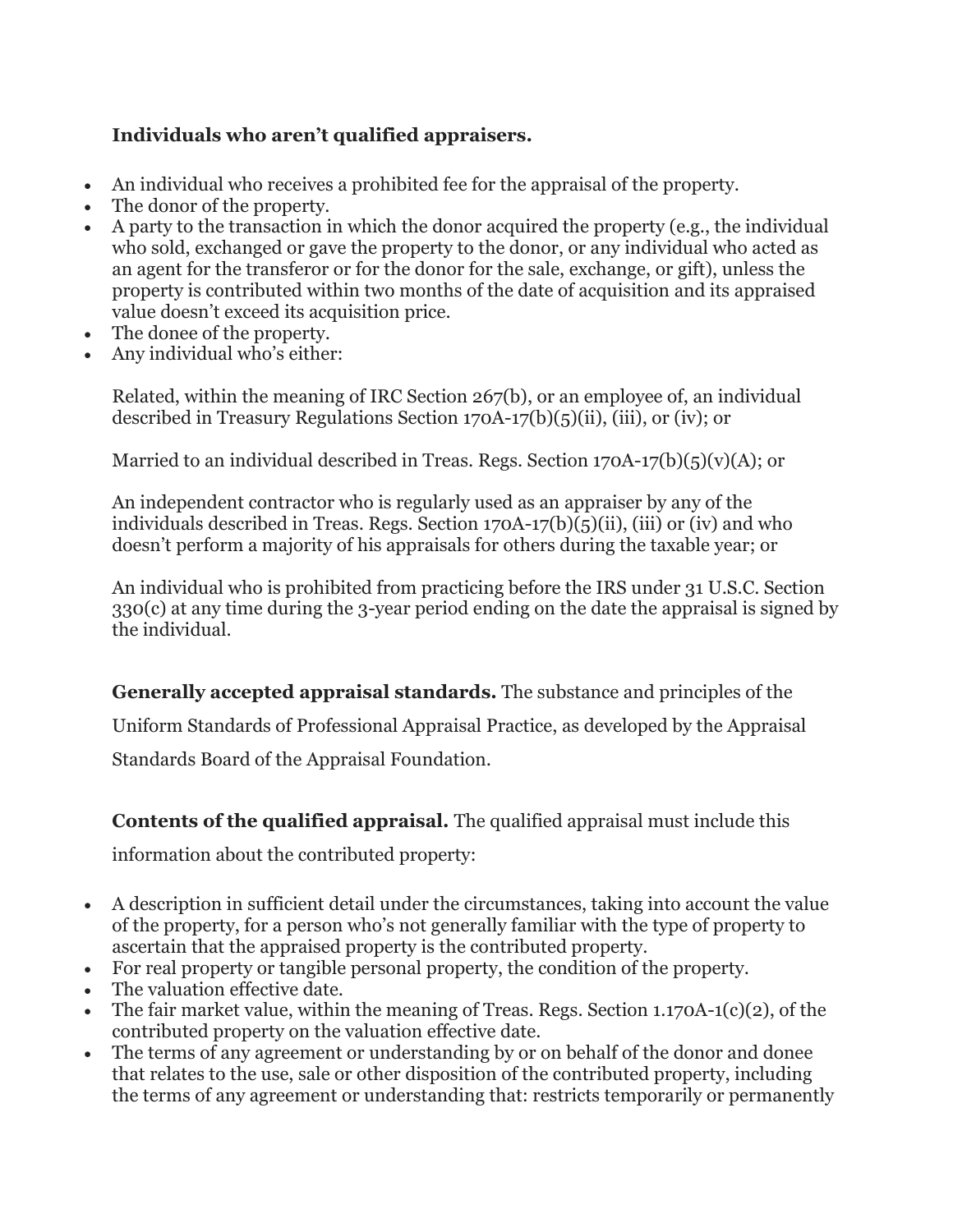a donee's right to use or dispose of the contributed property; reserves to, or confers on anyone other than a donee or an organization participating with donee in cooperative fundraising, any right to the income from the contributed property or to the possession of the property, including the right to vote contributed securities, to acquire the property by purchase or otherwise or to designate the person having income, possession or right to acquire; or earmarks contributed property for a particular use:

- The date, or expected date, of the contribution to the donee.
- The following information about the appraiser:

Name, address and taxpayer identification number.

Qualifications to value the type of property being valued, including the appraiser's education and experience.

If the appraiser is acting in his capacity as a partner in a partnership, an employee of any person, whether an individual, corporation or partnership, or an independent contractor engaged by a person other than the donor, the name, address and taxpayer identification number of the partnership or the person who employs or engages the qualified appraiser.

The signature of the appraiser and the date signed (appraisal report date).

A statement that the appraisal was prepared for income tax purposes.

The method of valuation used to determine the FMV, such as the income approach, the market data approach or the replacement-cost-less- depreciation approach.

The specific basis for the valuation, such as specific comparable sales transactions or statistical sampling, including a justification for using sampling and an explanation of the sampling procedure employed.

**Timely appraisal report.** A qualified appraisal must be signed and dated by the qualified appraiser no earlier than 60 days before the date of the contribution and no later than due date, including extensions, of the return on which the deduction for the contribution is first claimed.

For a donor that's a partnership or S corporation, the 60 days are measured by the due date, including extensions, of the return on which the deduction for the contribution is first reported; or in the case of a deduction first claimed on an amended return, the date on which the amended return is filed.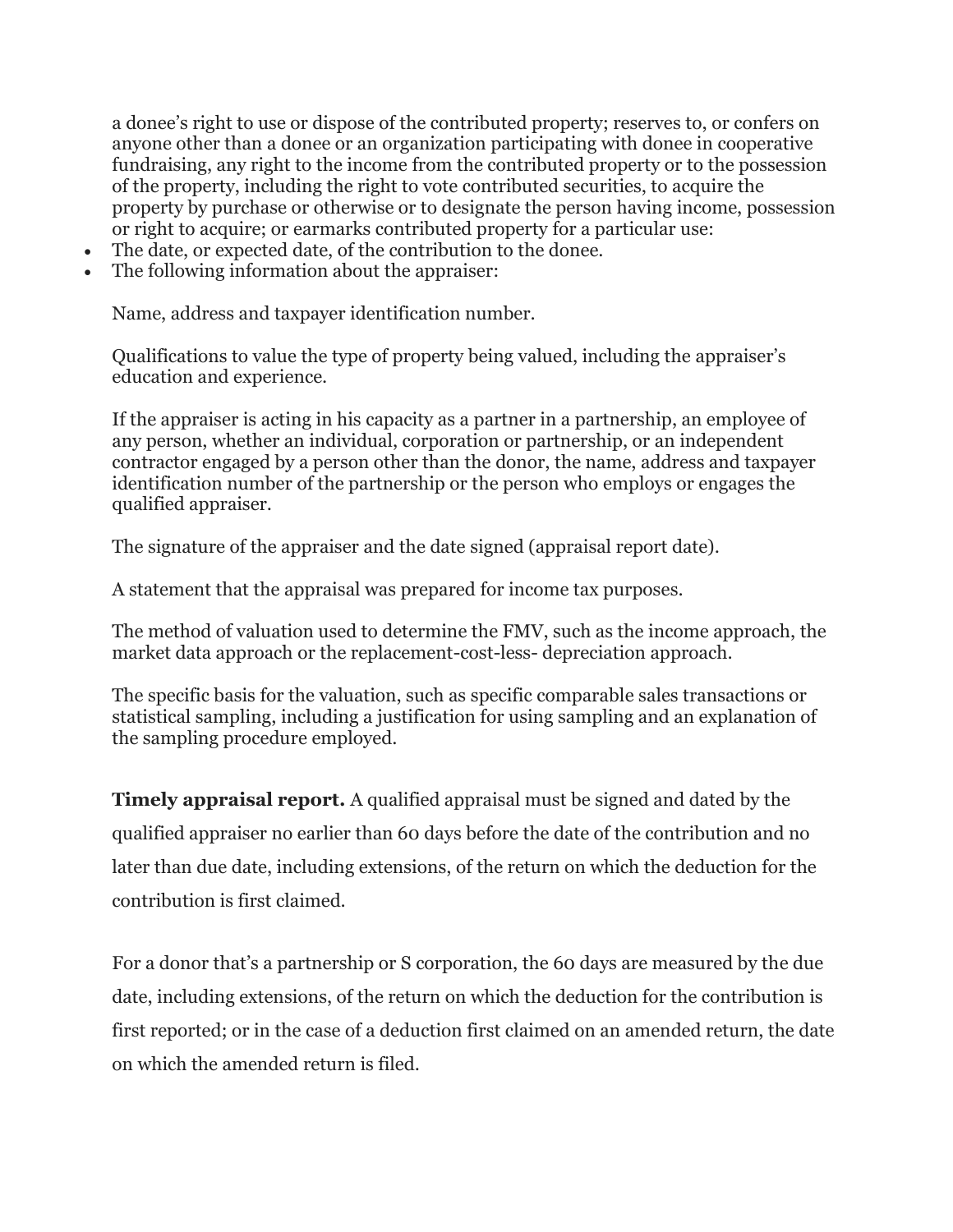**Timely valuation effective date.** The valuation effective date is the date to which the value opinion applies. For an appraisal report dated before the date of the contribution, the valuation effective date must be no earlier than 60 days before the date of the contribution and no later than the date of the contribution. For an appraisal report dated on or after the date of the contribution, the valuation effective date must be the date of the contribution.

**Exclusion for donor knowledge of falsity.** An appraisal isn't a qualified appraisal for a particular contribution, even if all the other requirements are met, if the donor either failed to disclose or misrepresented facts, and a reasonable person would expect that this failure or misrepresentation would cause the appraiser to misstate the value of the contributed property.

**Number of appraisals required.** A donor must obtain a separate qualified appraisal for each item of property for which an appraisal is required under IRC Section  $170(f)(11)(C)$  and (D) and paragraph (d) or (e) of Treas. Regs. Section 1.170A-16 and that isn't included in a group of similar items of property, as defined in Treas. Regs. Section  $1.170A-13(c)(7)(iii)$ . For rules regarding the number of appraisals required if similar items of property are contributed, see IRC Section 170(f)(11)(F) and Treas. Regs. Section  $1.170A-13(c)(3)$  (iv)(A).

**Time of receipt of qualified appraisal.** The qualified appraisal must be received by the donor before the due date, including extensions, of the return on which a deduction is first claimed, or reported in the case of a donor that's a partnership or S corp under IRC Section 170 with respect to the donated property, or, in the case of a deduction first claimed or reported on an amended return, the date on which the return is filed.

**Prohibited appraisal fees.** The fee for a qualified appraisal can't be based to any extent on the appraised value of the property. For example, a fee for an appraisal will be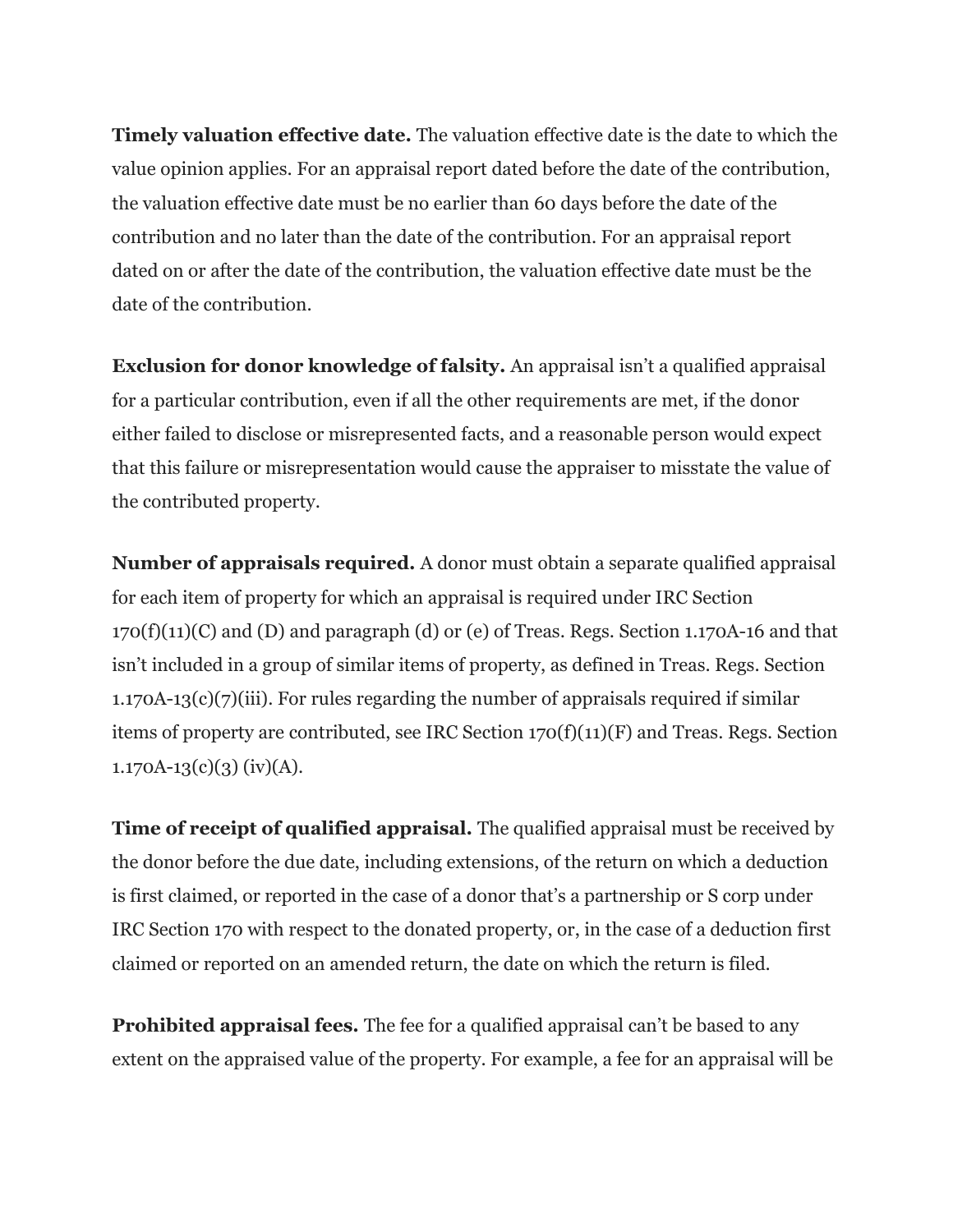treated as based on the appraised value of the property if any part of the fee depends on the amount of the appraised value that's allowed by the IRS after an examination.

**Retention of qualified appraisal.** The donor must retain the qualified appraisal for so long as it may be relevant in the administration of any internal revenue law.

**Effect of disregarded appraisal.** If an appraiser has been prohibited from practicing before the IRS by the Treasury under 31 U.S.C. Section 330(c) at any time during the 3 year period ending on the date the appraisal is signed by the appraiser, any appraisal prepared by the appraiser will be disregarded as to value, but could constitute a qualified appraisal if the requirements of Treas. Regs. Section 1.170A-17 are otherwise satisfied, and the donor had no knowledge that the signature, date or declaration was false when the appraiser signed the appraisal and Form 8283 (Section B).

**Partial interest.** If the contributed property is a partial interest, the appraisal must be of the partial interest.

**"Type of property."** This means the category of property customary in the appraisal field for an appraiser to value.

- 1. Coursework in valuing type of property. There are very few professional-level courses offered in widget appraising, and it's customary in the appraisal field for personal property appraisers to appraise widgets. Appraiser A has successfully completed professional-level coursework in valuing personal property generally but has completed no coursework in valuing widgets. The coursework completed by Appraiser A is for the type of property.
- 2. Experience in valuing type of property. It's customary for professional antique appraisers to appraise antique widgets. Appraiser B has two years of experience in valuing antiques generally and is asked to appraise an antique widget. Appraiser B has obtained experience in valuing the type of property.
- 3. No experience in valuing type of property. It isn't customary for professional antique appraisers to appraise new widgets. Appraiser C has experience in appraising antiques generally but no experience in appraising new widgets. Appraiser C is asked to appraise a new widget. Appraiser C doesn't have experience in valuing the type of property.